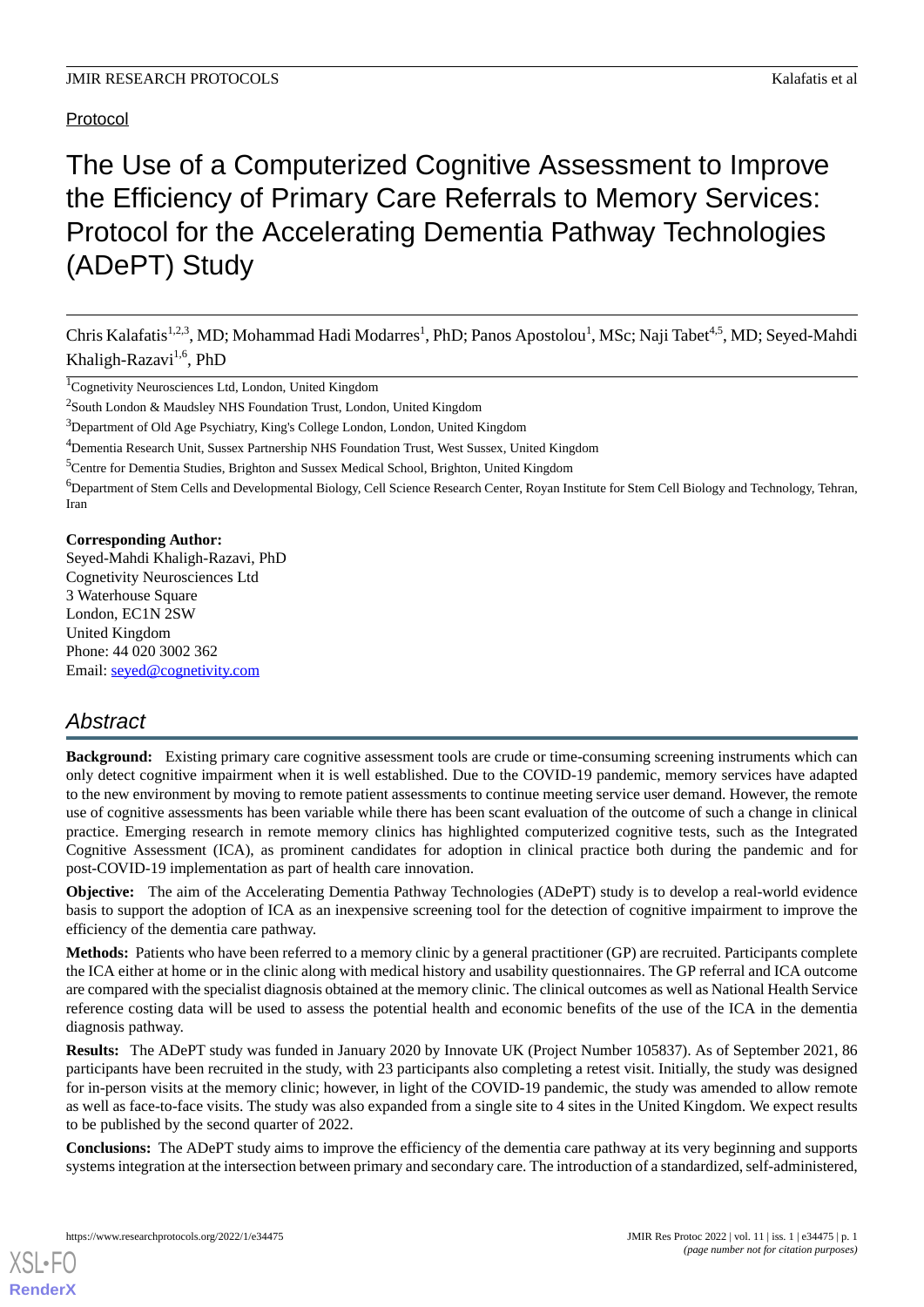digital assessment tool for the timely detection of neurodegeneration as part of a decision support system that can signpost accordingly can reduce unnecessary referrals, service backlog, and assessment variability.

**Trial Registration:** ISRCTN 16596456; https://www.isrctn.com/ISRCTN16596456

**International Registered Report Identifier (IRRID):** DERR1-10.2196/34475

*(JMIR Res Protoc 2022;11(1):e34475)* doi:  $10.2196/34475$ 

## **KEYWORDS**

primary health care; general practice; dementia; cognitive assessment; artificial intelligence; early diagnosis; cognition; assessment; efficiency; diagnosis; COVID-19; memory; mental health; impairment; screening; detection; efficiency

# *Introduction*

Worldwide, national dementia strategies emphasize the need for improving the diagnostic pathway at the point of primary care toward timely diagnosis. Currently, general practitioner (GP) clinical judgement of cognitive impairment is the basis of referral initiation to specialist services. Existing primary care cognitive assessment tools (eg, the General Practitioner Assessment of Cognition [GPCOG], the Mini-Cog, and the Six-Item Cognitive Impairment Test [6CIT]), are crude or time-consuming screening instruments which can only detect cognitive impairment when it is well established. Dementia is difficult to diagnose; in a study concerning false positive diagnoses, 60% of GPs misdiagnosed dementia [[1\]](#page-5-0). More detailed tests deployed in secondary care are expensive and

<span id="page-1-0"></span>Figure 1. Dementia diagnostic pathway for patients.

often physically and psychologically intrusive for the patient (eg, lumbar puncture). As a result, many false positives are identified in referred patients. A key limitation of existing screening tests is the lack of robust evidence to support them; few have been well validated in the populations for which they are intended.

[Figure 1](#page-1-0) demonstrates the dementia diagnostic pathway for patients. Patients who are referred by their GP are triaged. At the memory clinic, patients undergo 2 appointments; the first is typically conducted by a nurse and involves administration of a cognitive assessment. At the second appointment (the diagnostic clinic visit), conducted by a dementia medical specialist, the patient receives the outcome of the assessment (see "Outcomes" within [Figure 1](#page-1-0) for examples of typical outcomes).

Outcomes Diagnosis of<br>dementia condary<br>Care Primary<br>Care Diagnosis of mild<br>cognitive impairmen Diagnosis of<br>nondementia<br>condition Appointment 1 Appointment 2 **Initial Assessment** eral practitio<br>surgeries Referral to non-Cognitive testing eithe<br>face-to-face or remote Triage Memory Clinio ed by psychiatri neurological service<br>(eg, mental health 1 hour diagnostic mentarne<br>service) Computed tomography<br>(CT) scan or magnetic nance imaging (MRI) i<br>face-to-face visit Referral to specialist neurological service<br>for further assesmen Rejected referrals  $(<5%)$ Healthy Inconclusive

The COVID-19 pandemic has effectively brought clinical practice in the memory services to a standstill. Nationally, memory services have adapted to the new environment by moving to remote patient assessments to continue meeting service user demand while reducing viral transmission [[2\]](#page-5-1). However, the remote use of cognitive assessments has been variable, while there has been scant evaluation of the outcome of such a change in clinical practice [[3\]](#page-6-0). Emerging research in remote memory clinics has highlighted computerized cognitive tests, such as the Integrated Cognitive Assessment (ICA), as prominent candidates for adoption in clinical practice both

during the pandemic and for post-COVID-19 implementation as part of health care innovation [[4\]](#page-6-1).

The ICA is a 5-minute computerized cognitive test based on a rapid categorization task that employs an artificial intelligence model to improve its accuracy in detecting cognitive impairment [[5\]](#page-6-2). The ICA is self-administered and independent of language [[6](#page-6-3)[,7\]](#page-6-4). The value proposition of the ICA is that an accurate and sensitive tool for diagnosis will streamline the diagnosis of dementia by reducing false positive results from GP referrals and, therefore, minimizing the need for further, expensive and time-consuming assessments.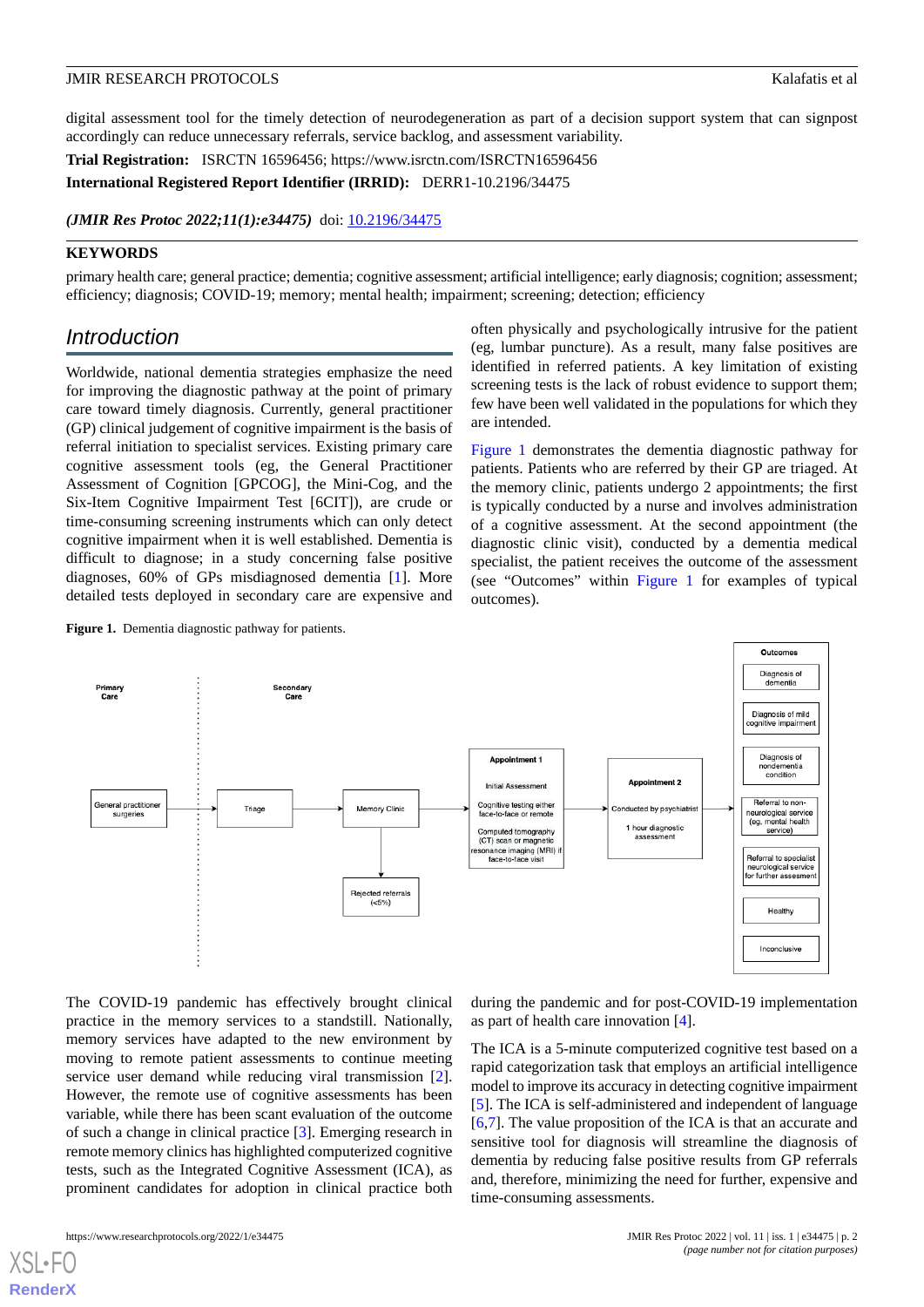In order to address this challenge, we initiated the Accelerating Dementia Pathway Technologies (ADePT) study. The intention of conducting this study is to develop a real-world evidence basis to support the adoption of ICA as an inexpensive screening tool for the detection of cognitive impairment to improve the efficiency of the dementia care pathway.

The ADePT study is an ongoing multicenter real-world evidence study. The objective of ADePT is to deliver real-world evidence on practices and the economic case for ICA adoption in memory clinics for the assessment of cognitive impairment associated with dementia, Alzheimer Disease (AD), mild cognitive impairment (MCI), and similar diseases, including the assessment of preferred business models by comparing the accuracy of GP referrals against the ICA.

# *Methods*

# **Ethics Approval**

Health Research Authority and Health and Care Research Wales approval for this study was obtained in February 2020. The study is registered in the ISRCTN Registry (ISRCTN16596456).

## **Study Design**

All participants are recruited among attendees at the National Health Service (NHS) memory services at the point of referral by their GP. The participants who do not have a formal diagnosis of a neurodegenerative disease are triaged as per usual clinical practice and are asked to complete the ICA in parallel with the diagnostic assessment. The aim of the clinical work package is to recruit 140 participants into the study.

The main study inclusion criterion is referral to the memory clinic by a GP. Patients recruited must be 55 to 90 years old. Potential participants must also be fully informed of and understand the objectives, procedures, and possible benefits and risks of the study and have the capacity to provide written consent.

Subjects that meet the following criteria will be excluded from the study cohort:

- Lack of capacity to consent to participation in this study
- Upper limb arthropathy or motor dysfunction that limits the use of a tablet computer
- Visual impairment severe enough to limit the use of a tablet computer
- Known diagnosis of dementia
- Already receiving cholinesterase inhibitors and/or Memantine

## **Study Procedures**

Participants enrolled in the study will be required to attend 1 visit at a designated memory clinic or remotely at their home (Assessment Visit 1 [AV1]). Participants will be asked to complete the ICA. Prior to taking the ICA, participants will also be requested to view a short training video to assist them in completing the task successfully. After taking the ICA, patients will complete the following short questionnaires:

- Inquiry on stimulants, fatigue, and sleep: A questionnaire that assesses the participant's overall state. Questions revolve around recent intake of stimulants (eg, coffee or alcohol), sleep quality, energy levels, and mood. The questionnaire is used in conjunction with the ICA to determine whether any of these factors have had an impact on ICA performance.
- ICA Usability Questionnaire: A questionnaire that assesses the participant's views on their experience with the test to receive acceptability and usability feedback for the ICA.
- Cognitive Health Questionnaire: A questionnaire that assesses the participant's history of activities of daily living and physical and mental health comorbidities. The questions should ideally be answered by the informant (study partner) if available or by the participant if an informant is not present. The questionnaire is used in conjunction with the ICA to determine whether cognitive impairment detected by the ICA is due to MCI/dementia or other organic and/or treatable conditions.

Lastly, a brief medical history of the participants via electronic health care records will be obtained, mainly focusing on any cognitive tests that have been taken by the participants.

Participants will also be given the option to carry out a retest visit (Assessment Visit 2 [AV2]) whereby they are again given the chance to take the ICA test either remotely or face-to-face, complete a usability questionnaire, and respond to inquiries on stimulants, fatigue, and sleep. The overall study pathway for participants is detailed at a high level within [Figure 2](#page-3-0).

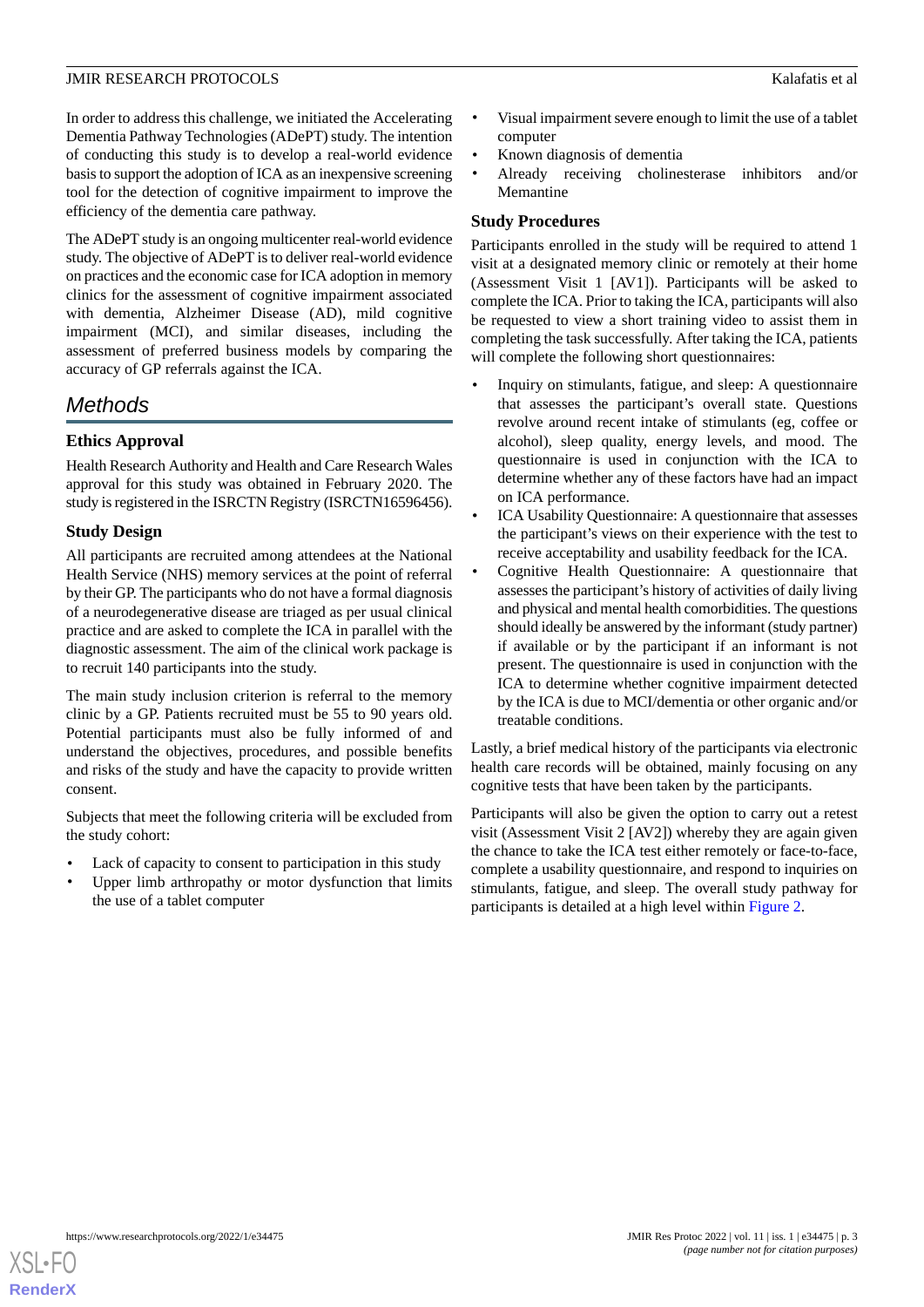<span id="page-3-0"></span>**Figure 2.** Accelerating Dementia Pathway Technologies (ADePT) study participant pathway.



# **Data Management**

 $X$ SI • FO **[RenderX](http://www.renderx.com/)**

The primary data sources are the Castor electronic data capture (EDC) system and the ICA portal. Castor EDC will be used to report all protocol-required information for each participant in the form of an electronic case report form. The participants of the study are not identified by name or initials on the electronic case report form or any other study documents to be collected by Cognetivity Neurosciences Ltd, but will be identified by a

participant ID number. Data entry is performed by the researchers in the investigator sites, while data source verification is performed by the sponsor's clinical research associate.

The ICA portal is a secure portal where ICA results are uploaded. In addition, the participant's ID number and demographic details are also uploaded to the ICA portal, which allows linking of the ICA data to the Castor EDC data. Data entered in the iPad (Apple Inc) do not undergo source data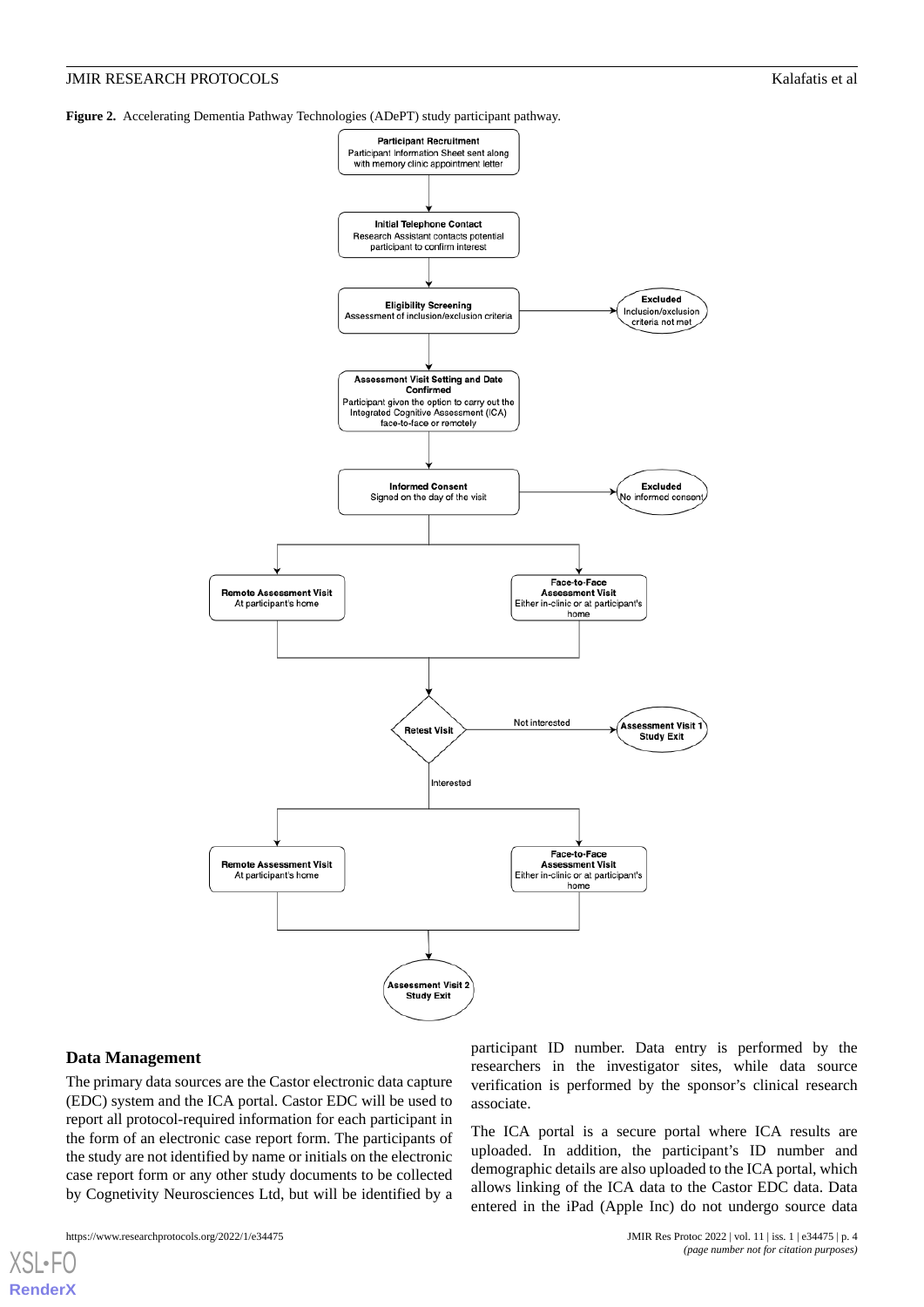verification; however, the ID field and key fields which are common between the ICA and EDC undergo a data check by the data manager and queries are raised in case of discrepancy.

The secondary data source is source data, which includes any information in original records and certified copies of original records of participants, including medical history records as well as worksheets, which are usually used in order to record protocol-required information during the assessment of each participant (eg, usability questionnaires) prior to inputting such data into Castor EDC.

Data linkage and processing then takes place, from which metrics and data sets for analysis are generated. Such metrics include, but are not limited to, demographic breakdown (to track the distribution of age, years of education, and gender), a spreadsheet of key data fields used by the Medical Monitor to review data for a patient as well as site metrics on recruitment, queries and protocol deviations, lock and sign off, study exit, and adverse events.

## **Statistical Analysis**

For the purposes of these analyses, patients referred to the memory clinic are divided into the following 3 groups, based on their memory clinic outcome: (A) those who receive a diagnosis of MCI or dementia, (B) those who are identified as healthy or receive a diagnosis of a brain or mental disorder other than MCI or dementia, and (C) those who receive an inconclusive diagnosis.

Participants with an inconclusive outcome after the memory clinic assessment are excluded from further analysis.

Participants in group A are counted as correct GP referrals. Participants in group B are counted as unnecessary or incorrect referrals.

# *Comparison with Specialist Diagnosis of MCI/Dementia*

The metrics for GP referrals that will be calculated are the following:

- Total number of patients referred by GPs=A+B+C
- Proportion of necessary GP referrals (excluding inconclusive)=A/(A+B)
- Proportion of unnecessary GP referrals (excluding inconclusive)= $B/(A+B)$

Likewise, the following complementary metrics for the ICA will be calculated:

- Total number of patients the ICA would have referred
- Proportion of patients correctly referred by the ICA
- Proportion of patients incorrectly referred by the ICA
- Proportion of patients correctly not referred by the ICA
- Proportion of patients incorrectly not referred by the ICA

In a secondary outcome analysis, we will compare with specialist diagnosis of all types of cognitive impairment (those due to MCI, dementia, or other neurological or mental disorders).

# *Test-Retest Analysis*

The test-retest reliability of the ICA will be analyzed by the following:

- Calculation of intraclass correlation coefficient to assess test-retest reliability across all participants
- Scatterplot construction and calculation of correlation coefficient between the initial and final assessment for all participants
- Construction of Bland-Altman plots for the initial and final assessment to assess agreement

## **Qualitative Data from Usability Questionnaire**

Multiple choice responses from participants will be analyzed by calculating the proportion of participants who selected each option. Questions relating to frequency of tablet or mobile phone use will be used to assess familiarity with technology, in particular touch screen devices. The ease of understanding the ICA instructions and level of difficulty of the categorization task will be analyzed by calculating the proportion of participants who reported finding each of these steps very easy, easy, moderately difficult, difficult, or very difficult.

## **Procedures to Account for Missing and Spurious Data**

Patients with inconclusive outcomes are excluded from our analysis. Other than that, we do not expect any other missing data regarding the calculations needed for primary and secondary outcome measures.

## **Health Economic Evaluation**

The clinical outcomes described above and data gathered from surveys, in combination with NHS reference costing data, will be used to assess the potential health economic benefits of the use of the ICA in the dementia diagnosis pathway.

The inputs that are actively gathered as part of this study to be used for health economic modelling are the following:

- Comparison of ICA referrals with specialist diagnosis
- If the participant was referred to another secondary care team

NHS reference costing data (or other literature review) will be used to determine the cost of patient diagnosis considering the cost of the GP appointment and assessments performed at the memory clinic.

Based on the outcomes in the statistical analysis, we will compare the total costs and time saved if ICA was to be used by the GP for referral or at the entry to memory clinics to triage patients before entering the full diagnostic pathway.

# *Results*

The ADePT study was funded in January 2020 by Innovate UK (Project Number 105837). The first patient visit was conducted in November 2020.

As of September 2021, 86 participants have been recruited for the study, with 23 participants also completing a retest visit. Initially, the study was designed for in-person visits at the memory clinic; however, in light of the COVID-19 pandemic,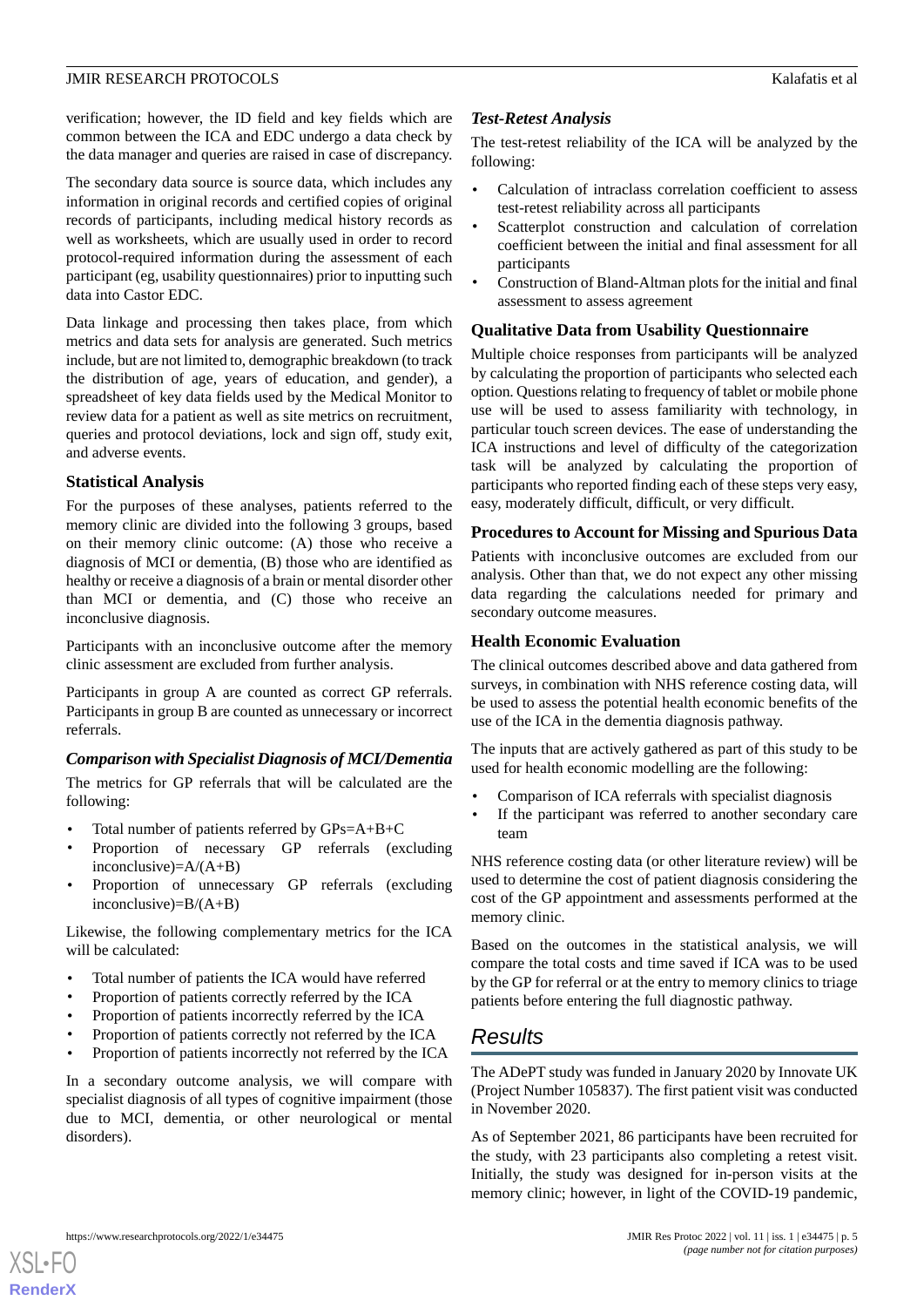the study was amended to allow remote as well as face-to-face visits.

The study was also expanded from a single site to 4 sites in the United Kingdom, based at the following trusts: Devon Partnership NHS Trust, North Bristol NHS Foundation Trust, Oxford Health NHS Foundation Trust, and Sussex Partnership NHS Foundation Trust.

We expect results to be published by the second quarter of 2022.

# *Discussion*

In summary, the ADePT project aims to improve the efficiency of the dementia pathway at its very beginning and supports systems integration at the intersection between primary and secondary care. The introduction of a standardized, self-administered, digital assessment tool for the timely detection of neurodegeneration as part of a decision-support system that can signpost accordingly can reduce unnecessary referrals, service backlog, and assessment variability.

Remote assessments in the post-COVID-19 clinical environment are expected to form a core part of frontline service delivery as both services and their service user attitudes change while the use of smartphones and tablet computers is expanding in older adults [[8\]](#page-6-5). Early identification is key as evidenced by the Prime Minister's Challenge in 2020 [[9\]](#page-6-6) and is now corroborated by the advent of novel disease-modifying treatments [\[10](#page-6-7)].

We hypothesize that the health economic benefits for such a decision support tool will overshadow the relatively low price of such a proprietary technology compared to pen and paper conventional tests that demand time and expertise most primary care practitioners may not have, in combination with limitations in their validity in prodromal dementia and invariable cultural and interpretation bias.

The main strength of this study is that it accommodates face-to-face and remote assessments as part of day-to-day practice in a memory service setting with minimal disruption to the pathway, while obtaining real-world data on participant experience and the acceptability of such a tool in a rapidly changing technological environment.

In the ADePT study, we investigate GP referrals to memory clinics, where GP colleagues have already made the clinical decision to refer to specialists. As a result, these cases may only be assessed as true or false positives based on prospective diagnosis of neurodegeneration or not.A more complete picture of the quality of primary care cognitive assessment would also require the study of true and false negatives (ie, those patients who were not referred to memory clinics by their GPs). This is a limitation of the study, albeit an unavoidable one as the latter would require multisite recruitment from GP surgeries and prospective participant follow-up which would be impractical. However, we expect that the ADePT results can inform a future longitudinal study in primary care.

To date, research on digital cognitive tests in primary care has been scant. A valid and acceptable tool can improve early diagnosis, provide timely interventions, enhance clinical and health economic outcomes, reduce burden on memory services, and foster interoperability and continuity of care throughout the patient journey in the dementia pathway. A remote assessment tool can also close the clinically important service gap that is the monitoring of disease progression both in already diagnosed patients and those with MCI. Monitoring of the latter patient group is particularly topical as there is no current service provision, as novel treatments are becoming available [[10\]](#page-6-7). The ADePT project aims to provide appropriate evidence to support policy change to shape best practice guidelines in the dementia pathway. Finally, objective and consistent measurement of cognition for at-risk populations will support research and candidate identification in primary care for a disease that continues to take a toll on patients, services, and families.

# **Acknowledgments**

The authors wish to thank all participants in the study.

# **Authors' Contributions**

CK is the Medical Monitor for the Accelerating Dementia Pathway Technologies (ADePT) study. NT is Chief Investigator of the ADePT study.

## **Conflicts of Interest**

<span id="page-5-0"></span>SMKR serves as the Chief Scientific Officer at Cognetivity Neurosciences Ltd. CK serves as the Chief Medical Officer at Cognetivity Neurosciences Ltd. MHM is the Data Science Lead at Cognetivity Neurosciences Ltd. PA is the Clinical Trial Manager at Cognetivity Neurosciences Ltd.

## <span id="page-5-1"></span>**References**

- 1. Shinagawa S, Catindig J, Block N, Miller B, Rankin K. When a little knowledge can be dangerous: false-positive diagnosis of behavioral variant frontotemporal dementia among community clinicians. Dement Geriatr Cogn Disord 2016;41:99-108 [[FREE Full text](https://doi.org/10.1159/000438454)] [doi: [10.1159/000438454\]](http://dx.doi.org/10.1159/000438454)
- 2. Owens A, Ballard C, Beigi M, Kalafatis C, Brooker H, Lavelle G, et al. Implementing remote memory clinics to enhance clinical care during and after COVID-19. Front Psychiatry 2020;11:579934 [[FREE Full text](https://doi.org/10.3389/fpsyt.2020.579934)] [doi: [10.3389/fpsyt.2020.579934\]](http://dx.doi.org/10.3389/fpsyt.2020.579934)